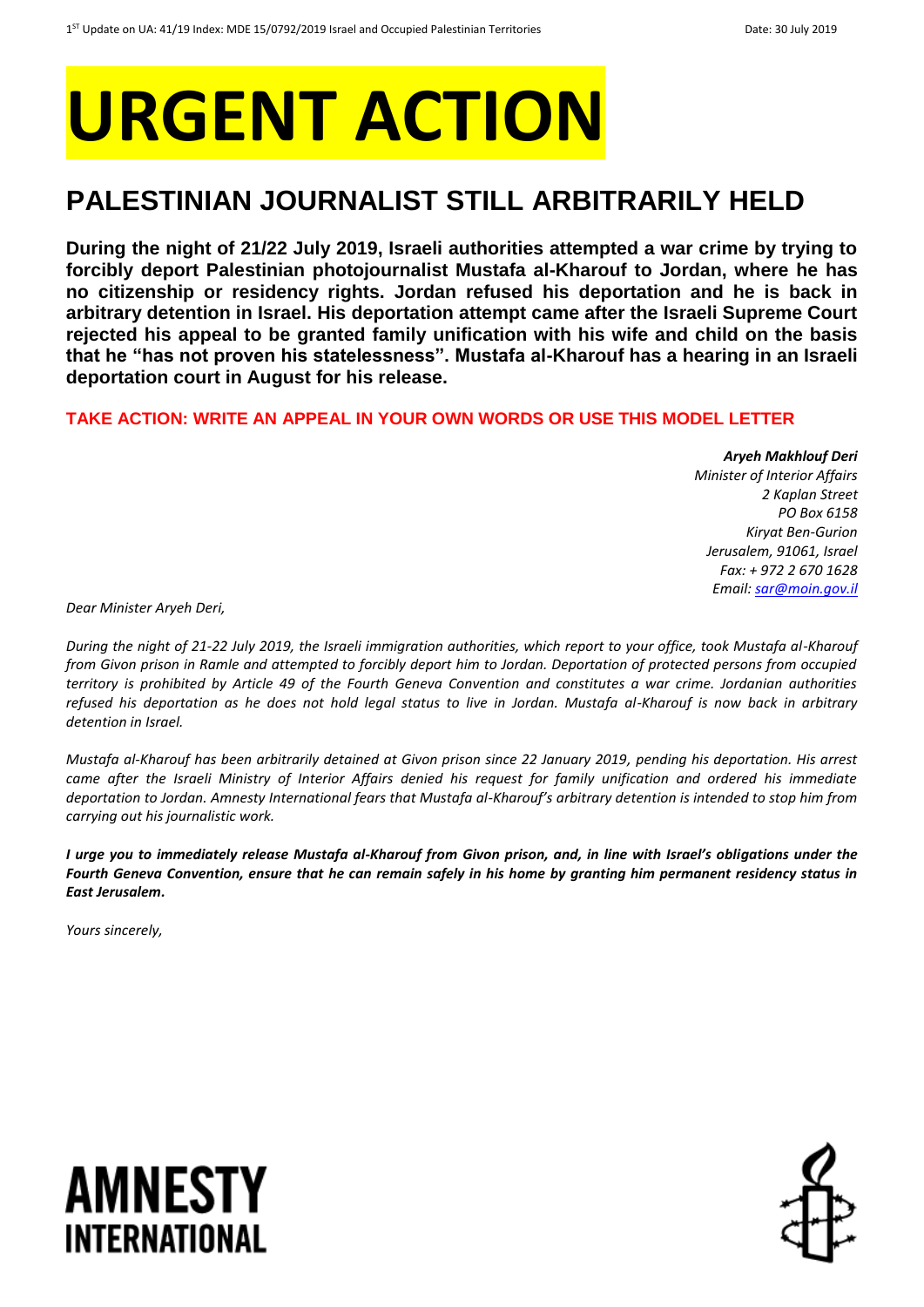### **ADDITIONAL INFORMATION**

Mustafa al-Kharouf has been arbitrarily detained at Givon prison in Ramle, in central Israel since 22 January 2019 pending his deportation. His arrest came after the Israeli Ministry of Interior Affairs denied his request for family unification and ordered his immediate deportation to Jordan. On 17 July 2019 the Israeli Supreme Court rejected the request filed by the Israeli human rights organization Hamoked to hear a second appeal for Mustafa al-Kharouf's family unification. The court ruling came after citing the failure to "prove that the applicant is without status in Jordan" and refrained from intervening in his immediate deportation.

During the night of 21-22 July 2019, Israeli immigration authorities took Mustafa al-Kharouf from Givon prison and attempted to deport him to Jordan through the Allenby/King Hussein crossing between Jordan and the Israeli-occupied West Bank, where Jordanian authorities refused him entry. Mustafa al-Kharouf was then immediately taken to the Wadi Araba Crossing, a southern border between Jordan and Israel, where Jordanian authorities again refused him entry. This deportation attempt lasted over half of a day during which his whereabouts were not known to either his family or his lawyer. Mustafa al-Kharouf's lawyers were later informed that Mustafa was being taken back to Givon Prison to be held in custody "pending deportation".

Mustafa al-Kharouf is a 32-year-old Palestinian photojournalist. He was born in Algeria to an Algerian mother and a Palestinian Jerusalemite father. He lives in occupied East Jerusalem with his wife Tamam al-Kharouf and 18-months-old daughter Asia. He had moved from Algeria to East Jerusalem with his family when he was 12.

Soon after the family returned to East Jerusalem they filed requests with Israeli authorities that would give them legal status to reside in the city. However, they were subjected to the "center of life" condition that the Israeli authorities have applied in a discriminatory manner to Palestinian Jerusalemites since 1988, which requires them to prove that they maintain a "centre of life" in the city in order to safeguard their legal status. Al-Kharouf's family had to wait six years before meeting that condition. By the time they met the condition, Mustafa al-Kharouf had turned 18, and his family was unable to submit an application for child registration or family unification on his behalf, rendering him stateless. Since then, Mustafa al-Kharouf started a long legal battle with the Israeli Ministry of Interior Affairs trying to validate his legal status in East Jerusalem without positive results.

Under international law, East Jerusalem is considered an integral part of Occupied Palestinian Territories and therefore its Palestinian population is protected by the 1949 Fourth Geneva Convention (IV) relative to the Protection of Civilian Persons in Time of War. Israeli authorities are prohibited form forcibly transferring or deporting Palestinian residents of East Jerusalem. Israel's decision to deport Mustafa al-Kharouf clearly violates Article 49 of the Fourth Geneva Convention, which prohibits the deportation of protected persons from an occupied territory. Under the Rome Statue of the International Criminal Court "the deportation or transfer [by the Occupying Power] of all or parts of the population of the occupied territory within or outside this territory" constitutes a war crime.

**PREFERRED LANGUAGE TO ADDRESS TARGET:** Hebrew, English or Arabic You can also write in your own language.

**PLEASE TAKE ACTION AS SOON AS POSSIBLE UNTIL:** 10 September 2019.

Please check with the Amnesty office in your country if you wish to send appeals after the deadline.

**NAME AND PREFERRED PRONOUN: Mustafa al-Kharouf** (he/him)

**LINK TO PREVIOUS UA:** <https://www.amnesty.org/en/documents/mde15/0158/2019/en/>